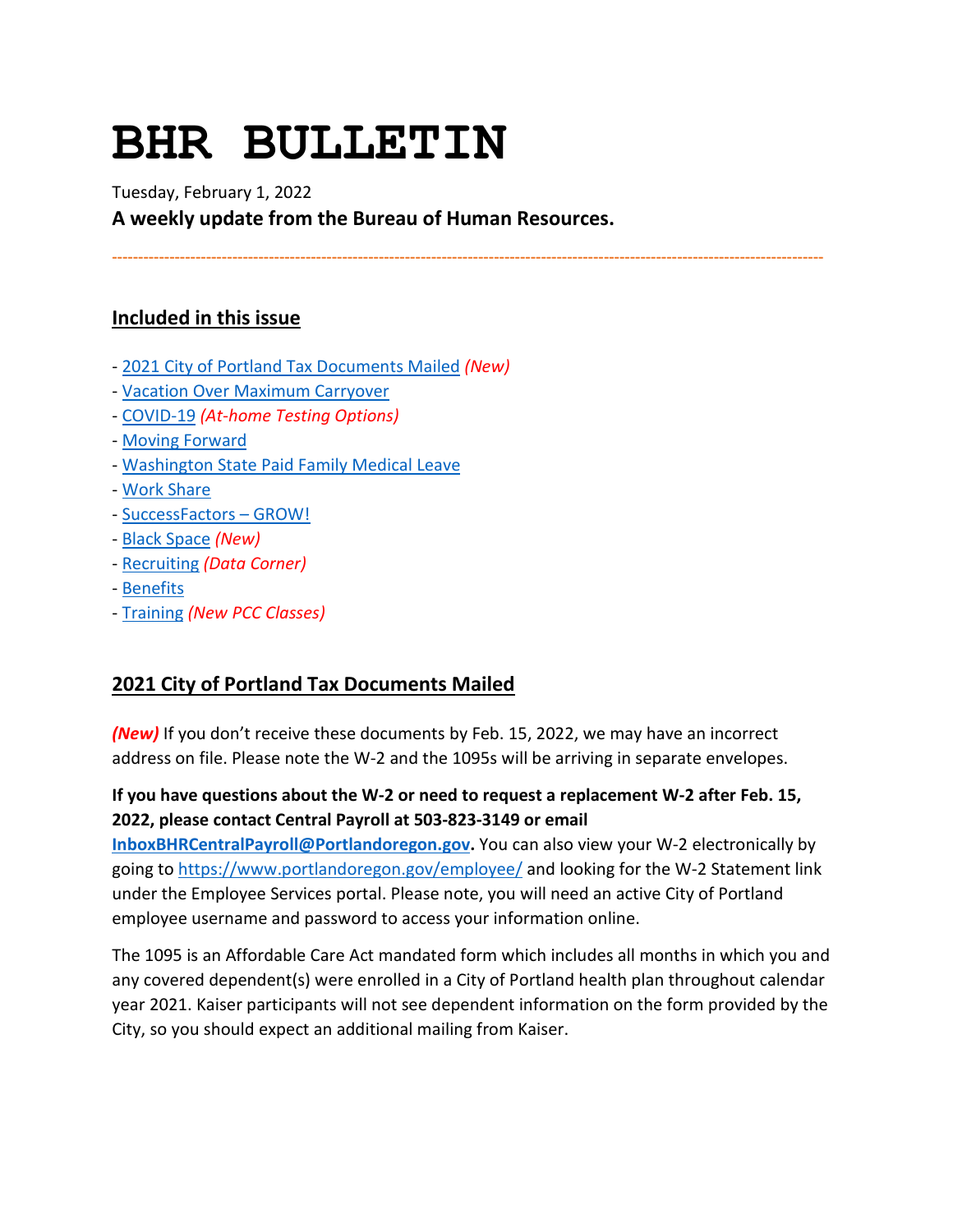You do not need to submit your 1095 form when filing taxes, so just keep it alongside any other tax documents. We are unable to upload a copy of your 1095 into the Employee Self Service portal, so please watch for the hardcopy in the mail by mid-February.

If you have questions about the 1095, please contact the Health & Financial Benefits Office at [benefits@portlandoregon.gov](mailto:benefits@portlandoregon.gov) or call 503-823-6031.

## <span id="page-1-0"></span>**Vacation Over Maximum Carryover**

Please note that the Vacation Over the Maximum Carryover will not appear on paystubs until Feb. 3, 2022. Due to the timing with the transfer of vacation over max hours from the vacation over max (VOM) quota bank to the vacation over max carryover (VOMC) quota bank, there will be an unavoidable gap in these quotas showing up on employee paystubs.

While the Jan. 13 paycheck shows either no VOM accruals or a small number representing the amount accrued during the first pay period of the year, the VOM quotas have been carried over and are available in the VOMC bank as of Jan. 6. The VOMC (one-time carryover bank) will display accurate accruals on the next paycheck -- Feb. 3, 2022 -- and continue to show thereafter as long as there is time in the bank.

VOM Carryover can now be viewed and verified via ESS by clicking on Leave Balances (under "Time") after logging in to ESS or on the employee timesheet under Quota Balances. The available amount showing in the VOM bank on the last pay stub may not be the exact amount that has moved over to VOMC if you have used any vacation leave since the last paycheck or if your accrual rate changes, increasing the cap of your vacation bank.

| Quota text                   | <b>Start Date</b> | <b>End Date</b> | Quota remaining |
|------------------------------|-------------------|-----------------|-----------------|
| <b>Personal Time</b>         | 01/06/2022        | 12/31/2022      | 24,00000        |
| <b>Sick Dependent Care</b>   | 01/01/2022        | 12/31/2022      | 104.00000       |
| Disaster Leave               | 07/01/2021        | 12/31/2022      | 80,00000        |
| <b>Vacation Over Maximum</b> | 06/10/2021        | 12/31/9999      | 4.93000         |
| <b>VOM Carryover</b>         | 01/06/2022        | 01/31/2024      | 52.51000        |

Example of ESS Quota Balance in Timesheet Display:

Example of Leave Balances in ESS: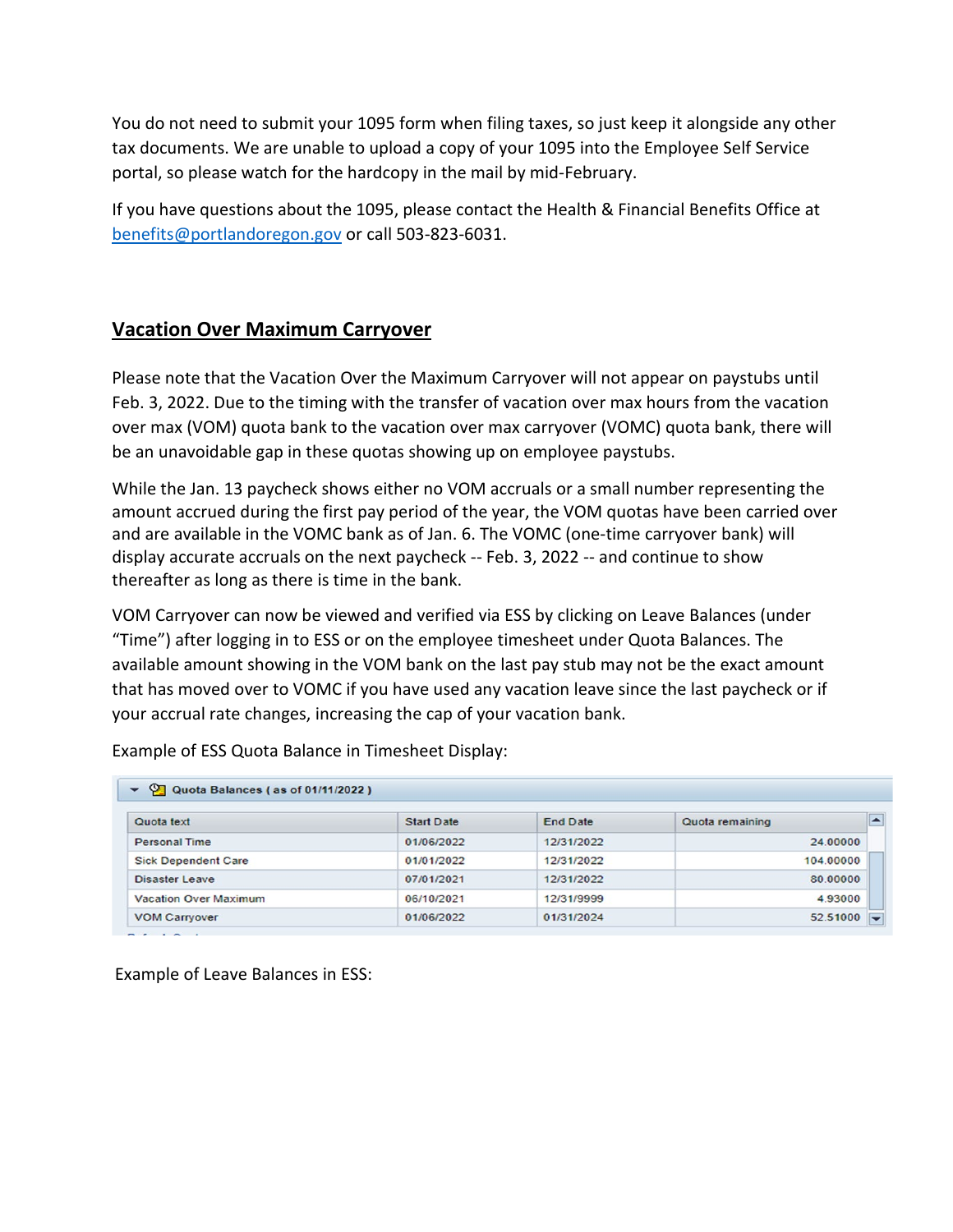| <b>Leave Balances</b>                   |                |                    |
|-----------------------------------------|----------------|--------------------|
| Show On: 01/11/2022<br>Quota: All Types | <b>D</b> Apply |                    |
| Quota                                   | Use by         | Available          |
| Vacation Leave                          | 12/31/9999     | 256.36 Hours       |
| Personal Time                           | 12/31/2022     | 24.00 Hours        |
| Sick Dependent Care                     | 12/31/2022     | 104.00 Hours       |
| Vacation Over Maximum                   | 12/31/9999     | 4.93 Hours         |
| VOM Carryover                           | 01/31/2024     | <b>52.51 Hours</b> |

Example of what employees who have VOM Carryover will see on the bottom of the Feb. 3 paystub: "VACATION MAXIMUM EXCEEDED BY 4.93 HOURS; One Time VOM Carryover = 52.51 HOURS"

#### **Background**

Per City Ordinance and Union letters of agreement, any remaining vacation over max at the end of 2021 will be carried over. Vacation over max hours that typically would be forfeited on Jan. 6, 2022, will be moved to a new bank called *VOM Carryover.*

- This is a one-time bank; no additional hours can be added to this bank.
- The new VOM Carryover bank is effective Jan. 6, 2022 Jan. 17, 2024. You will be able see your balance on your Pay Statement beginning February 03, or in the POL employee portal and ESS SAP under Leave Balances on or after January 06, 2022.
- Employees will be able to access quotas in the VOM Carryover bank by using new absence codes. There is no order of use for this bank, which provides maximum flexibility for employees.

**VOMC** (VOM Carryover – Paid) **ASVM** (VOMC in Lieu of Sick – Pd) **FMVM** (Family Leave VOM Carryover)

- Employees who separate from the City between Jan. 6, 2022 Jan. 4, 2023, shall be eligible for a payout of 25% of any unused VOM Carryover banked hours.
- Employees who separate from the City between Jan. 5, 2023 Jan. 17, 2024, will not be eligible for payout of any hours held in the VOM Carryover bank. On Jan. 18, 2024, (at the end of the second pay period of January 2024), any remaining VOM Carryover bank hours will be forfeited.
- Questions on this bank should be referred to bureau timekeepers.

## <span id="page-2-0"></span>**COVID-19**

#### **Booster Shots** *(New-ish)*

The COVID-19 vaccines are still effective in preventing severe disease, yet protection can lessen over time. A **booster shot** is an additional shot recommended for all vaccinated adults to get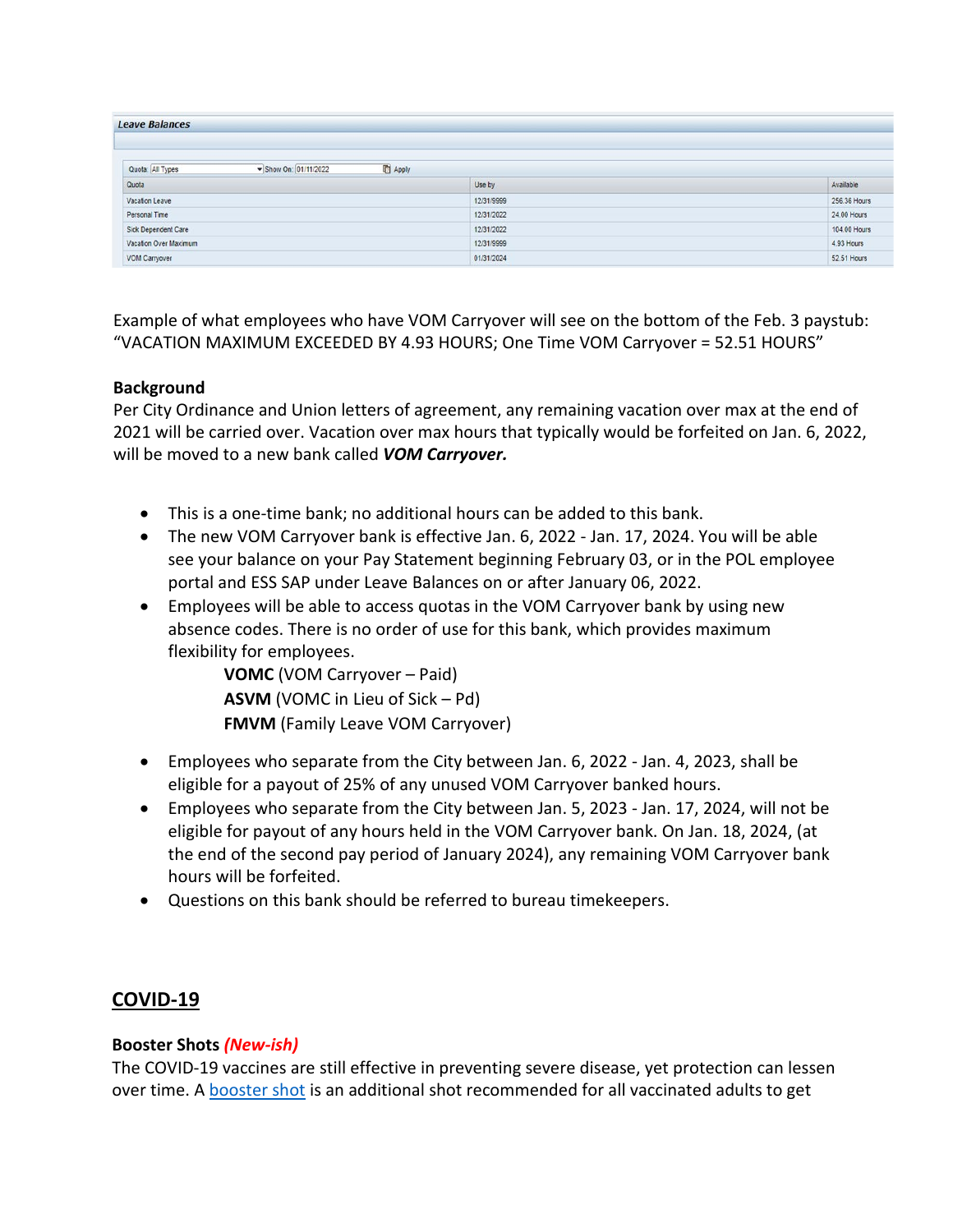longer lasting protection. Many vaccines need boosters after a period of time.

#### **Q:** Can I get a COVID-19 booster shot?

**A**: Everyone ages 12 and older is eligible for a booster shot once it has been:

- At least 5 months after receiving the second dose (or third dose if you are immunocompromised) of Pfizer or Moderna.
- At least 2 months after receiving the Johnson & Johnson vaccine.

Booster doses for youth 11 and under are not available at this time.

#### **Q:** Which brand should I get?

**A:** 12-17-year-old children must get Pfizer. Ages 18 and up can get any brand, based on availability. All are safe and effective.

**Q:** Am I still considered "fully vaccinated" if I don't get a booster shot?

**A:** Yes, the definition of fully vaccinated has not changed and does not include the booster shot. Everyone is still considered fully vaccinated two weeks after their second dose in a two-shot series, such as the Pfizer-BioNTech or Moderna vaccines, or two weeks after a single-dose vaccine, such as the J&J/Janssen vaccine. Fully vaccinated, however is not the same as optimally protected. To be optimally protected, a person needs to get a booster shot when and if eligible.

**Q:** Does the definition of "up to date" include a booster shot?

**A:** It depends. Everyone is considered up to date until the time they are eligible for a booster – which is five months after the second dose in a two-shot series, (Pfizer-BioNTech or Moderna vaccines), or two months after the J&J/Janssen vaccine. After this time, a booster shot is recommended, and a person is no longer up to date on their recommended COVID vaccination. A person needs to get a booster shot to be considered up to date.

**Q:** Where can I get a booster? **A:** To get a booster shot:

- Contact your healthcare provider.
- Ask your local pharmacy.
- Call 2-1-1.
- Visi[t GetVaccinated.Oregon.gov.](https://getvaccinated.oregon.gov/#/)
- [Visit a weekly clinic.](https://www.multco.us/novel-coronavirus-covid-19/upcoming-covid-19-vaccination-clinics)

As we move forward, we will continue to answer questions related to COVID-19 vaccinations. The intent of the information is to help you make an informed decision about vaccination. Please submit vaccination questions to [Joel.Michels@portlandoregon.gov.](mailto:Joel.Michels@portlandoregon.gov) Answers will be provided in the following week's BHR Bulletin an[d a compiled list is posted here.](https://www.portlandoregon.gov/bhr/article/797240)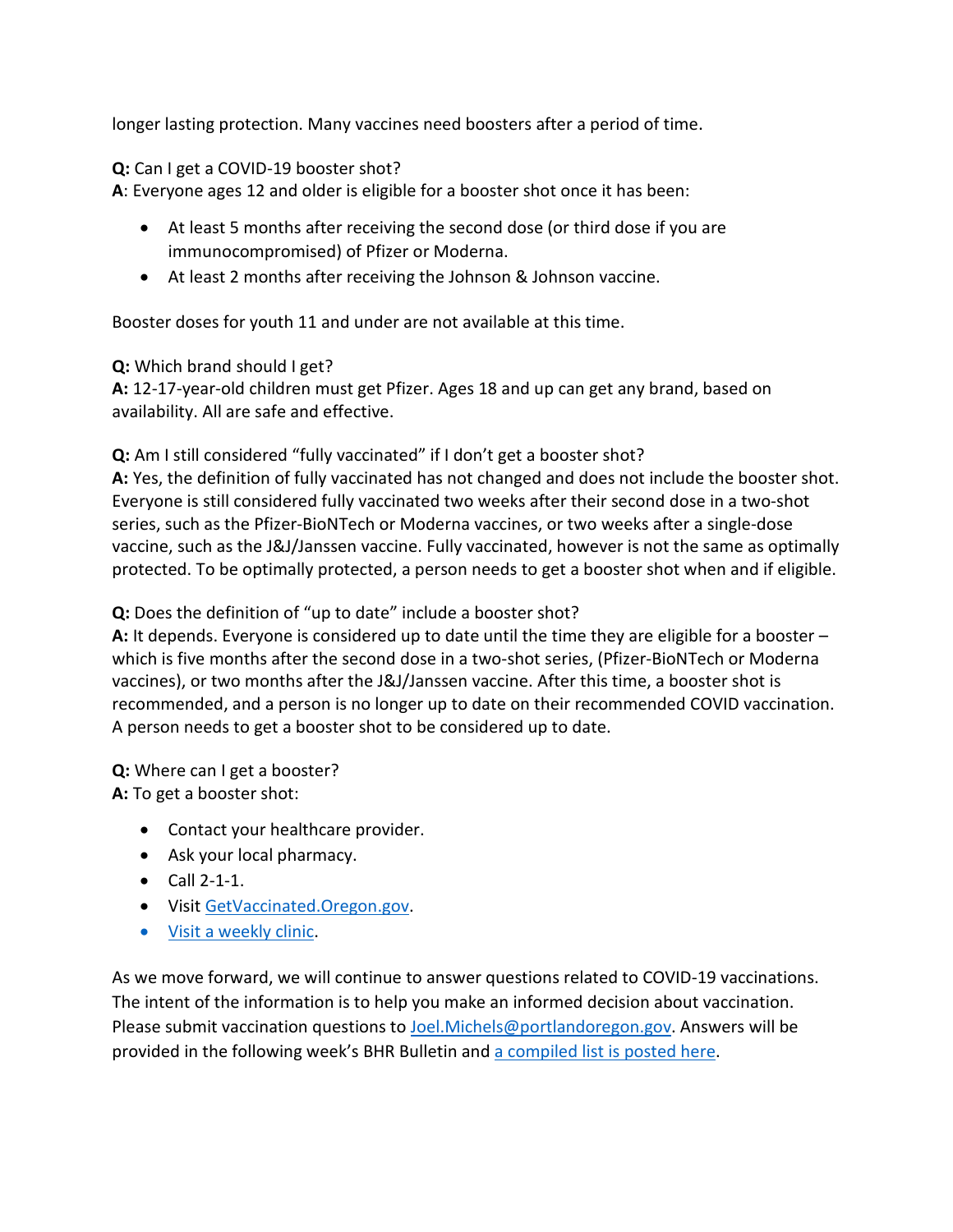The information provided is taken from the Centers for Disease Control and Prevention [\(CDC\)](https://www.cdc.gov/coronavirus/2019-ncov/vaccines/index.html) and Oregon Health Authority [\(OHA\)](https://covidvaccine.oregon.gov/) resources with input from our own Joel Michels, Nurse Practitioner, Occupational Health and Well-being Program Manager.

## **COVID-19 At-home Testing Options** *(New-ish)*

For all employees: The federal government announced free rapid tests available for home shipping. Beginning Jan. 19, orders for up to four tests per residential address became available at [www.covidtests.gov.](http://www.covidtests.gov/)

For Kaiser enrollees: Rapid antigen home tests are available at local drugstores or online. In the coming days, as supplies increase, Kaiser will make more FDA authorized rapid antigen home tests available to members. Please visit kp.org for the most up-to-date information on supply, testing and vaccinations. To submit a reimbursement claim, please login to kp.org, go to the "Coverage & Costs" section, then select "Submit a Claim."

For Moda (CityCore/CityNet/CityBasic) enrollees: Members can purchase FDA authorized athome COVID test kits from retailers (including pharmacies and online) and submit to Moda for reimbursement using this form -- [COVID At Home Test Reimbursement.](https://www.modahealth.com/-/media/modahealth/site/shared/forms/ModaHealth-OTC-COVID-19-AtHomeTest-Medical-MemberReimbursementForm.pdf) Itemized receipts are required, and shipping costs are not reimbursable.

Additional details for Kaiser and Moda members: Quantities are limited to eight tests per person, per 30 days. Tests purchased prior to Jan. 15 are not eligible for reimbursement under this guidance. This does not modify previous guidance stating plans and issuers are not required to provide coverage of testing (including an over-the-counter COVID-19 test) for employment purposes.

# **COVID-19 Leave for Non-Represented, DCTU, PPA-BOEC, PROTEC17, LiUNA and PFFA Represented Employees**

Non-represented, DCTU, PROTEC17, LiUNA, PPA-BOEC, and PFFA represented employees must request this leave/time off utilizing your bureau's current process for leave requests. When requesting COVID-19 Emergency Paid Sick Leave through the ESS leave request system, select the leave type "other," and enter **EPSL** (or **EPSM** if used to care for a family member) in the comment section. Requests will be reviewed by your manager/supervisor, like other requests.

Once approved, use **EPSL** (or **EPSM** if used to care for a family member) as the absence type on your timesheet. When you certify your timesheet, you are verifying that the time is only being used for one of the qualifying reasons listed below. No additional forms are required.

If you have taken time off for one of these reasons after July 1, 2021, you will need to submit or modify a corresponding leave request. When approved, work with your bureau timekeeper to update your timesheet retroactively.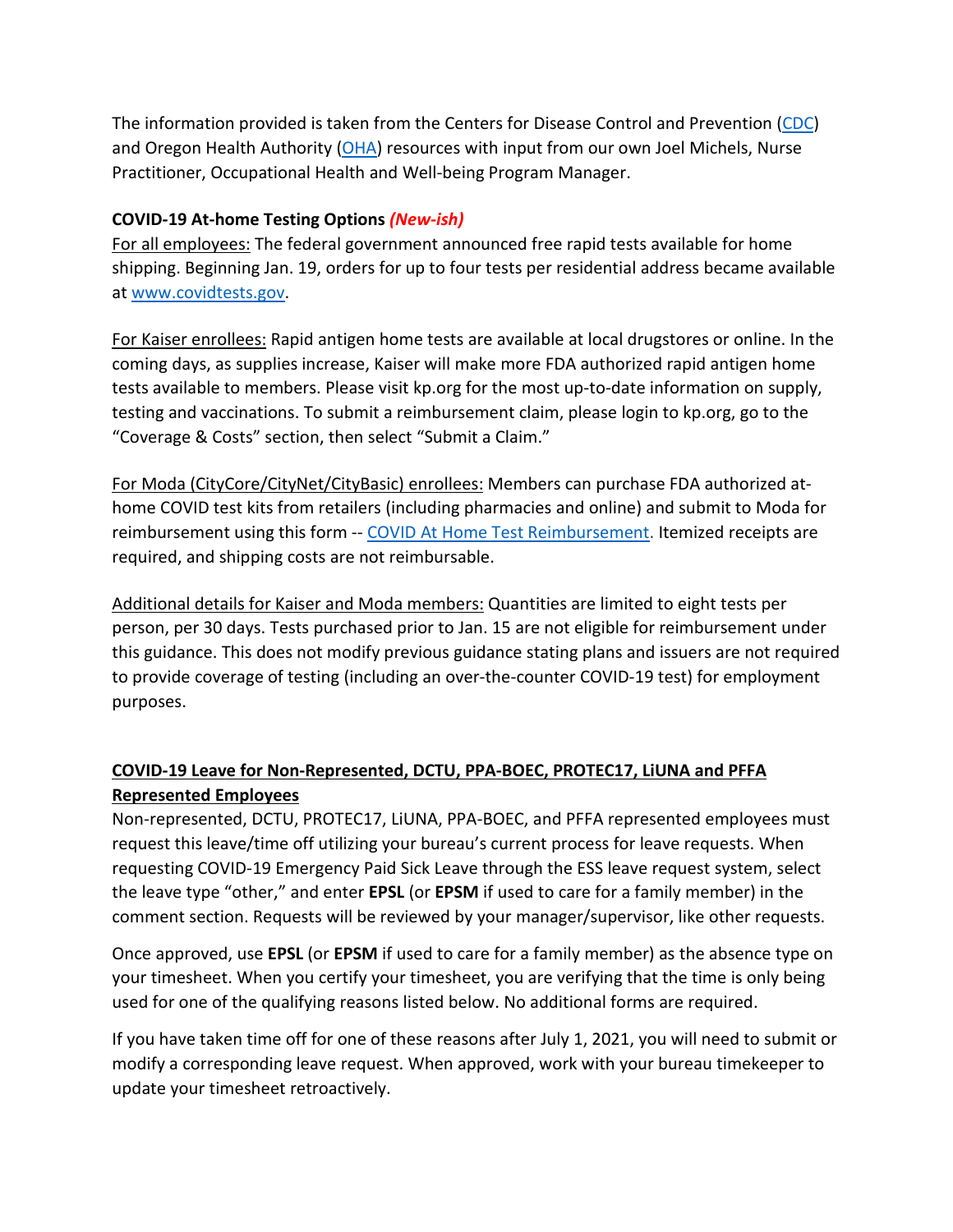Employees can use COVID-19 EPSL/EPSM leave if they are:

- 1. advised to quarantine related to COVID-19
- 2. experiencing symptoms of COVID-19 and seeking a medical diagnosis (including, but not limited to, obtaining a COVID-19 test or telehealth visit)
- 3. providing care for an impacted individual subject to quarantine or experiencing symptoms of COVID-19
	- a. Individual is defined as an immediate family member, roommate, or a similar person with whom the employee has a relationship that creates an expectation that the employee would care for the person in a quarantine or self-quarantine situation, and that individual depends on you for care during the quarantine or self-quarantine.
- 4. caring for your child whose school or place of care is closed or unavailable due to COVID-19 related reasons
- 5. taking time off to receive the vaccine (if the time off exceeds the following)
	- b. Employees may use up to two hours of regular, paid time to get a vaccination, whether on or off duty. These hours are recorded as regular paid hours on the timesheet; therefore, time entry is only required for positive pay employees or hours outside of an employee's work schedule.
	- c. For COVID-19 vaccinations that require two doses, each employee may be granted up to two hours paid time off for each dose.
	- d. Employees must submit a time request with the time type "other" and note "vaccine" in the comment section.
- 6. recovering from adverse side effects of the vaccine (adverse side effects or allergic reactions which require medical treatment may be filed as a workers' comp claim; EPSL and a workers' comp claim cannot be used concurrently for the same dates)

#### **Safety Net Program**

The Safety Net Program offers support options for employees and budget-constrained bureaus, addressing needs brought on by COVID-19. Tools have been created to provide bureauapproved flexible leave options to employees during national- and state-declared emergencies. Details can be found on the BHR Safety Net page at [https://www.portlandoregon.gov/bhr/81209.](https://www.portlandoregon.gov/bhr/81209)

[The City's COVID-19 Response page is available here.](https://www.portlandoregon.gov/bhr/index.cfm?&c=81055)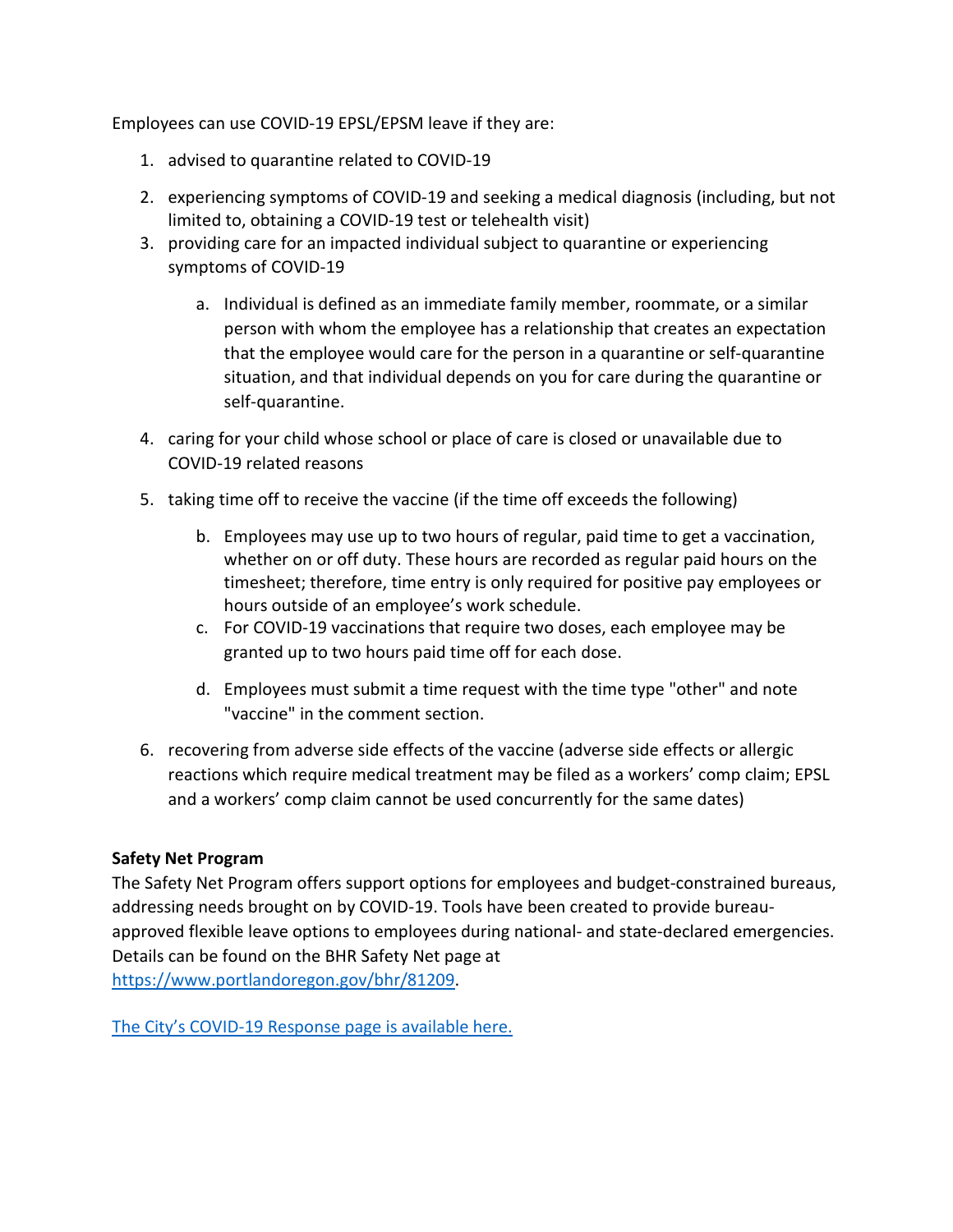# <span id="page-6-0"></span>**Moving Forward**

To ensure safety in the workplace for employees moving forward, please see the following requirements for all employees, and the new Citywide accommodations for staff who are not fully vaccinated (received all required doses of a COVID-19 vaccine **and** have completed the 14 day waiting period), have a medical or religious exception, or are unvaccinated sworn police officers exempt under ORS 433.416.

#### *Current* **Safety Citywide Protocols for all employees regardless of vaccine status:**

- Follow all Workplace Health and Safety Guidance protocols.
	- o Wear a face covering at all indoor City worksites. Vaccinated employees can remove masks when able to work in a single office with the door closed.
	- o Wear a face covering in all outdoor settings when social distancing is not possible.
	- o Frequently wash your hands.
	- o Complete the daily [Health Assessment Survey | Portland.gov](https://www.portland.gov/health-assessment) prior to reporting to a City facility.
	- o Stay home when you're sick.
- Follow any Bureau-specific safety protocols issued by a Bureau Director.
- Link to guidance at [https://www.portlandoregon.gov/bhr/81288.](https://www.portlandoregon.gov/bhr/81288)

**Citywide requirements** for employees who are not fully vaccinated and have a temporary accommodation during the final 14-day waiting period, have a medical or religious exception, or are unvaccinated sworn police officers exempt under ORS 433.416:

- Wear a **KN95** face covering at all indoor City worksites, at all times of the day or night, regardless of whether you can work in a single office with the door closed or in a City vehicle.
- As soon as the face covering is issued, it must be worn.
- To the extent possible, each person shall take additional precaution by social distancing during break and lunch periods, such as taking staggered breaks and lunches when approved by a supervisor, having one person at a time in a break room, taking breaks outside, etc.
- In all City-owned congregated live/work spaces, unvaccinated employees shall be required to eat in their individual living spaces (in a fire station) or otherwise separated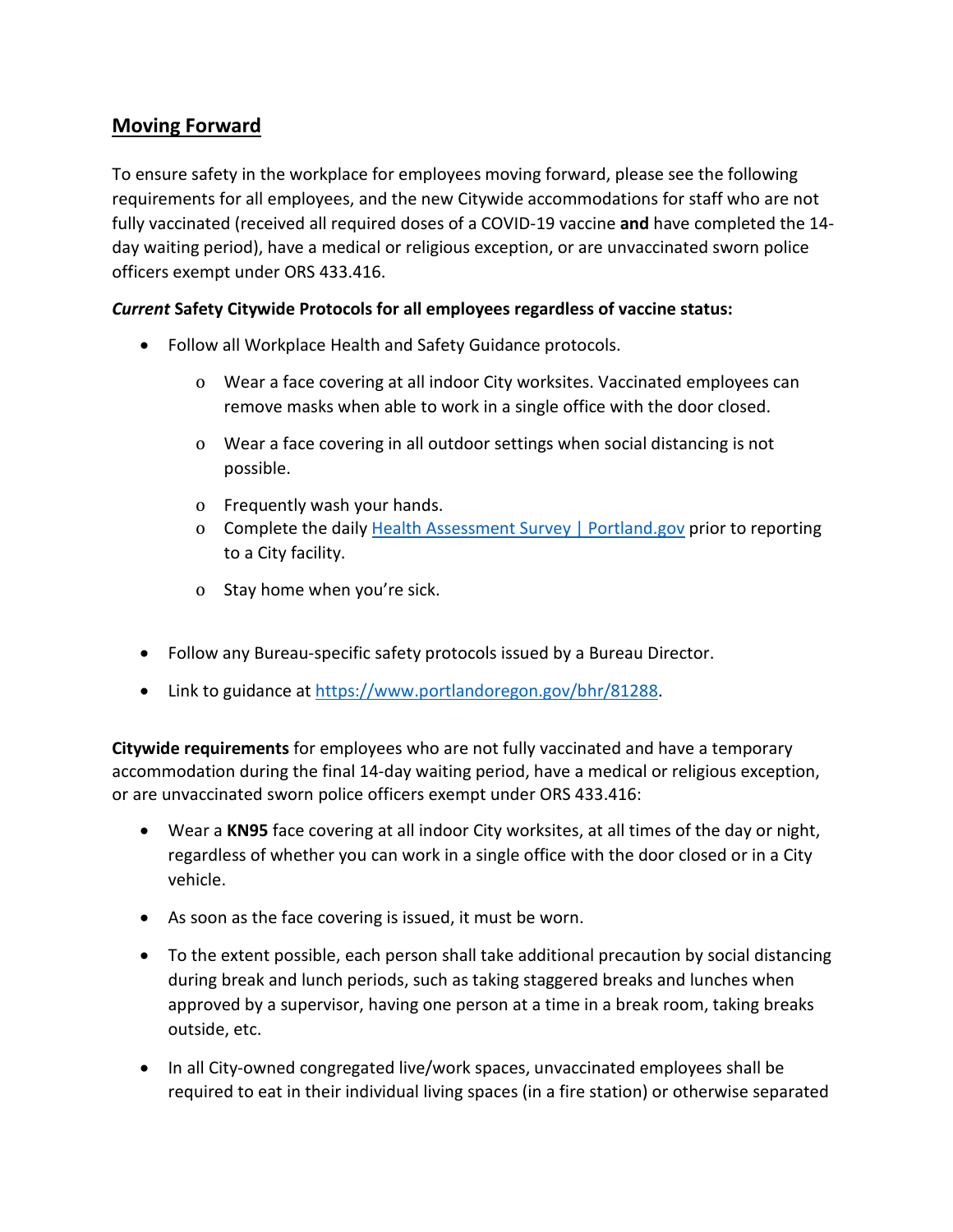from other employees, such as eating outside.

- All unvaccinated employees who are unable to maintain a 6-foot distance from coworkers and must work in proximity will be provided an N95 mask. This will be for use in situations such as when required to make an emergency repair in a confined space. Please see your manager/supervisor if you cannot maintain a 6-foot distance from coworkers.
- Abide by any other safety precautions as required by each employee's bureau.
- The City's intent is to implement both detection and prevention strategies, which will include testing and become part of the requirements for unvaccinated employees once all protocols are established. We expect to have testing in the coming weeks. The City reserves the right to reconsider, alter, or change any of these requirements and will provide employees with notice of such changes.

If you have concerns that another City employee is failing to comply with these requirements within your workgroup or otherwise, or if you witness any other situation which gives rise to a safety concern, please direct those concerns to your manager, supervisor, even beyond your usual chain of command, or your bureau's assigned [HR Business Partner.](https://www.portlandoregon.gov/bhr/article/430513) The City will strictly enforce these requirements, up to and including termination for failure to comply.

**Frequently Asked Questions, and Answers,** [that include work safety information as well as](https://www.portland.gov/bhr/covid-19-safety-info-and-requirements-faq)  [requirements moving forward.](https://www.portland.gov/bhr/covid-19-safety-info-and-requirements-faq)

Please be mindful that everyone's situation is unique to them, and that each of us plays a role in how we move forward as the City that works.

## <span id="page-7-0"></span>**Washington State Paid Family & Medical Leave (WAPFML)**

On January 1, 2020, the state of Washington implemented a new paid family and medical leave program. Due to the COVID-19 pandemic, City employees began working remotely in the state of Washington in March 2020. City of Portland employees who work remotely a minimum number of hours in Washington may be eligible for this benefit.

#### **What is Washington State Paid Family & Medical Leave (WAPFML)?**

- Employees may be eligible for up to 12 weeks of paid leave for their own medical needs or to care for a family member (or up to 16 or 18 weeks for more than one qualifying event in the same year or for pregnancy incapacity).
- If an employee is approved for WAPFML, the employee may receive up to 90% of their weekly pay—up to a maximum of \$1,206 per week in 2021. The maximum weekly benefit amount for 2022 is \$1,327 per week.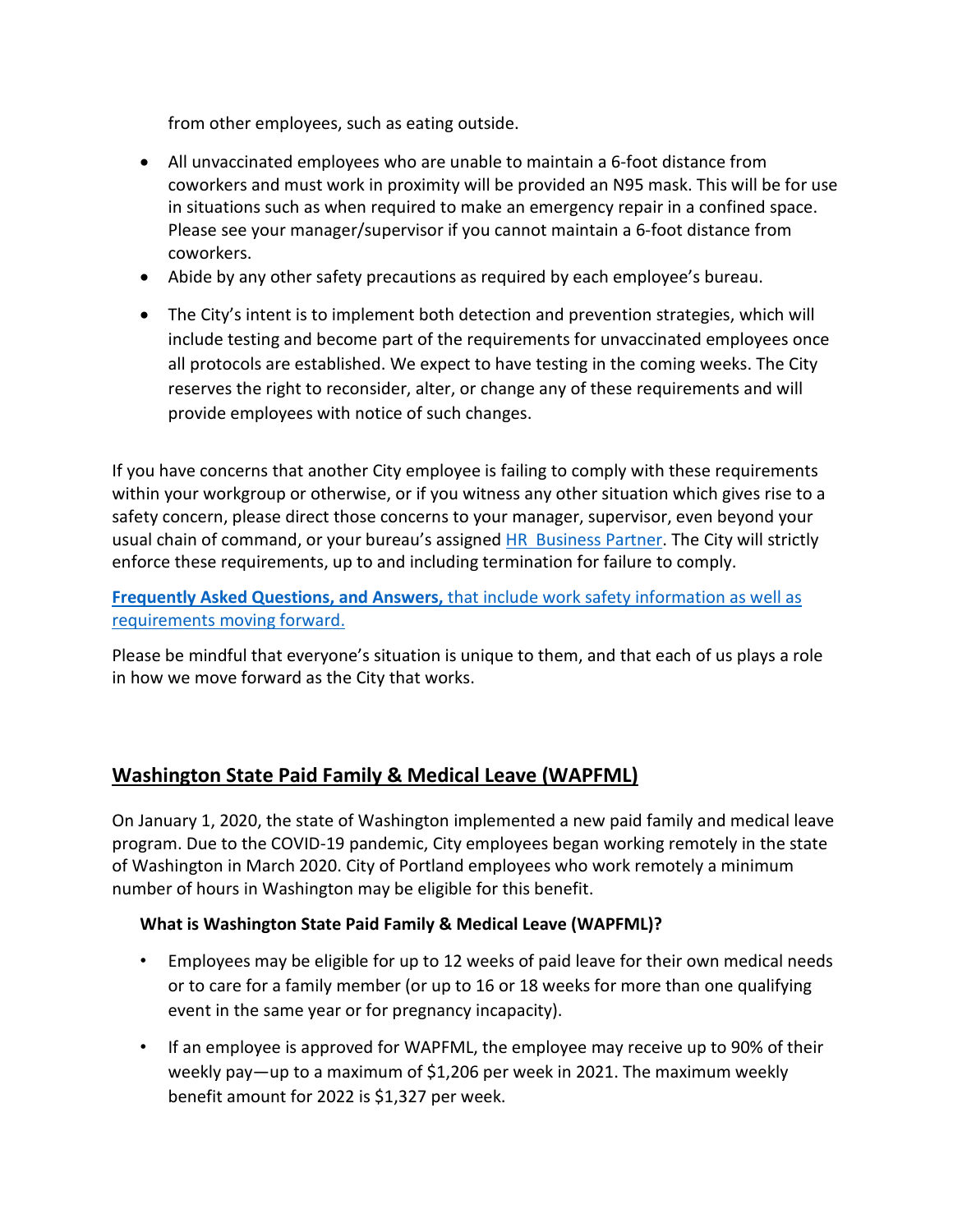#### **How does an employee qualify?**

- Employees must be working from Washington state and work a minimum of 820 hours in the last four quarters (which equals one year) to qualify for benefits.
- Bureaus will be responsible for reporting an employee's current and expected work location to the Bureau of Human Resources each pay period.
- Washington State manages this program, determines eligibility, and makes payments to employees directly.

#### **How is this benefit funded?**

- The program is funded by both employers and employees at the rate of .6% an employee's gross wages. As of January 1, 2022, employees are responsible to pay these premiums through a biweekly payroll deduction. The law requires 73.22% of the premium to be paid by the employee and 26.78% to be paid by the employer. For instance:
	- Employee's gross paycheck equals \$1,000 for the pay period
	- \$4.39 is deducted from the employee's paycheck
	- \$1.61 is paid by the City
	- A total of \$6 is sent to the state of Washington to fund the program

#### **How do I apply or find out more information?**

- Visit the WAPFML website to apply for WAPFML leave: [https://paidleave.wa.gov.](https://paidleave.wa.gov/)
- Contact your bureau timekeeper to notify them of an application for WAPFML, learn how to enter leave on your timesheet, and answer questions regarding payroll deductions or to report changes in remote work in Washington state.
- Contact your bureau FMLA coordinator with questions about how this affects or interacts with FMLA leaves.
- Additional information will soon be available in an FAQ.

# <span id="page-8-0"></span>**Work Share**

Updates to the City's Work Share FAQ can be found here: [Work Share Program FAQ 06-08-2021](https://www.portlandoregon.gov/bhr/article/761976)  [\(portlandoregon.gov\)](https://www.portlandoregon.gov/bhr/article/761976)

If you are currently participating in Work Share and do not enter your own time on your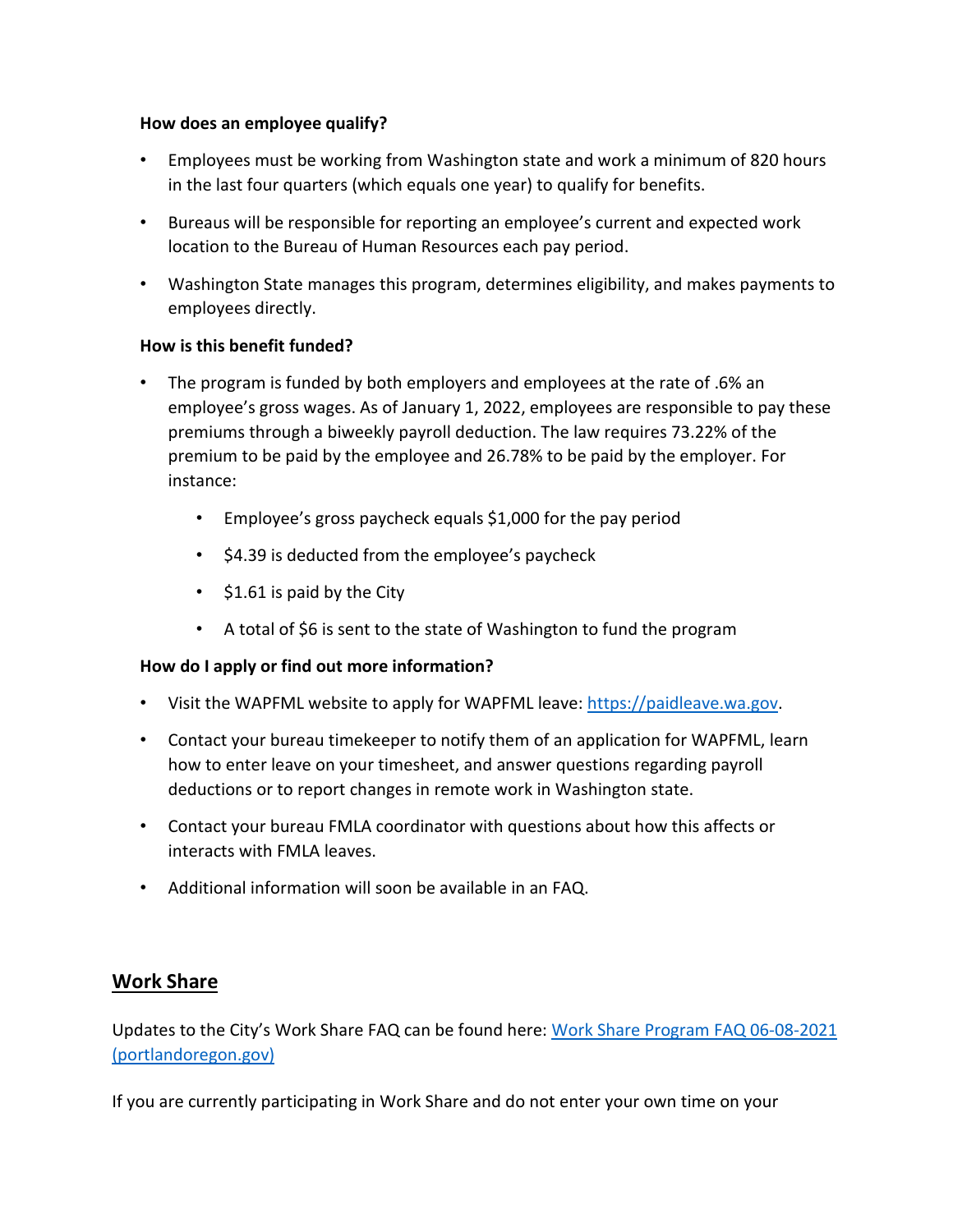timesheet, please talk to your bureau timekeeper about the importance of entering your time by the 5 p.m. Monday deadline.

If you or your timekeeper make a change to your timesheet **after** the Monday 5 p.m. deadline, **and it is still within the same week**, please email the Work Share team at [inboxworkshare@portlandoregon.gov](mailto:inboxworkshare@portlandoregon.gov) as soon as possible, **prior to 9 a.m. Friday**. The Work Share team will make every effort to update your claim before submitting to OED Friday afternoon.

#### [The following Work Share updates are available here.](https://www.portlandoregon.gov/bhr/article/796870)

**OED Letters Regarding Pandemic Unemployment Assistance (PUA) Waiting Week Payments OED Adjudication (Judgment) for Missed Opportunities to Work Lost Wages Assistance Processing ReliaCard 1099-G Tax Information for Work Share Benefits CARES Act Extension Missed Opportunities to Work 1099-G Phone Number Report of Additional Income Work Share Claim Recertification Overpayment Updates Clarification 1099-G Discrepancies City of Portland Work Share Renewal Corrections to Work Share Claims**

**End of COVID-19 Federal Stimulus -- Impacts to Participants**

For questions regarding Work Share benefits or the process, please email [Inboxworkshare@portlandoregon.gov](mailto:Inboxworkshare@portlandoregon.gov)

# <span id="page-9-0"></span>**SuccessFactors Performance Management for Non-Represented Employees**



**Grow in 2022!**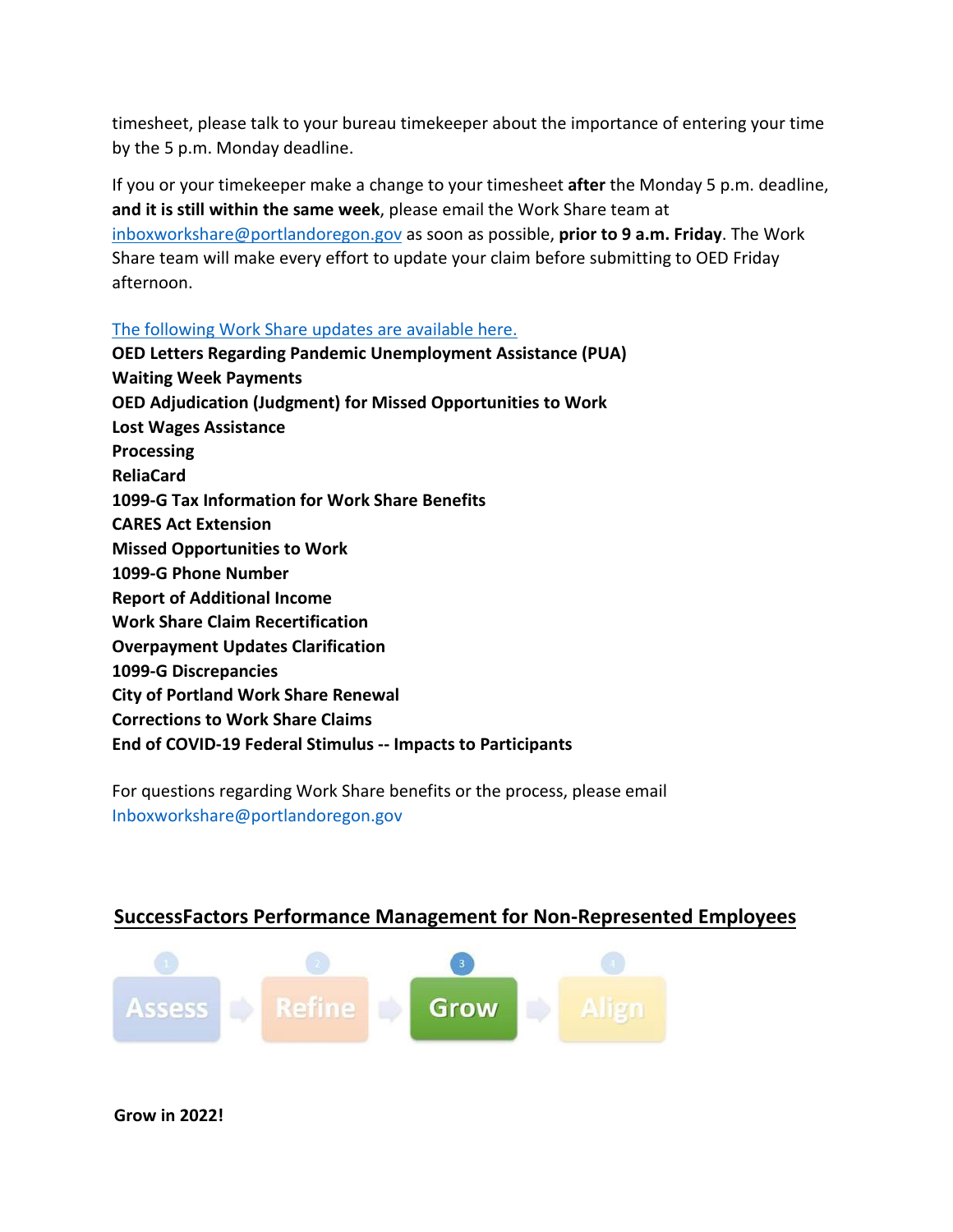The Grow phase of our performance cycle runs from Jan. 1 - March 31. During this phase, the only action that is required is to:

- 1. Conduct the Grow check-in with your manager review your Service and People objectives and discuss progress to date.
	- [Performance Form 01 Check Ins \[ Employee \] YouTube](https://www.youtube.com/watch?v=jsjxScZqKqU)
- 2. Your manager will need to enter the date that you conducted the check-in on the review form to complete this action.
	- [Performance Form 02 Check Ins \[ Manager \] YouTube](https://www.youtube.com/watch?v=Knt9VreiIYU)
- Following each quarterly check-in, you and your manager should record progress, results, comments, as well as note any changes or necessary adjustments to each objective on your Performance form.

In addition, the Grow Phase serves as a chance for bureaus to launch optional **360 and Upward Feedback Surveys**.

- o The optional surveys are launched and managed within SuccessFactors.
- o There are two types of surveys available in the system:
	- **Upward Feedback Survey** Upward feedback allows leaders to collect feedback from their direct reports. Collective feedback from the people who report to them helps managers understand how they are doing in their leadership role, including what they're doing well and where they might need to improve.
	- **360 Feedback Survey** 360 feedback is a process in which employees can receive candid and valuable feedback from the people they work with each and every day, whether that's from leaders, peers, or direct reports.
- o The focus of both of these surveys is on developmental feedback to inform future People objectives for employees and/or managers.
- o Bureaus that choose to use these developmental surveys can determine a timeline that works best for them, however here is a sample process flow for **the Upward Feedback process** with helpful links on each step included:

| Owner           | <b>Action</b>            | <b>Instructions</b>              | <b>Timeline</b>            |
|-----------------|--------------------------|----------------------------------|----------------------------|
| <b>Manager</b>  | Launch Survey            | https://youtu.be/Fmh8-<br>flhlW8 | January 1-14               |
| <b>Employee</b> | <b>Nominate Raters</b>   | https://youtu.be/c7kSrR<br>mt3x8 | January 17-28              |
| <b>Manager</b>  | Edit & Approve<br>Raters | https://youtu.be/6BN4n<br>mPAlto | January 31 -<br>February 4 |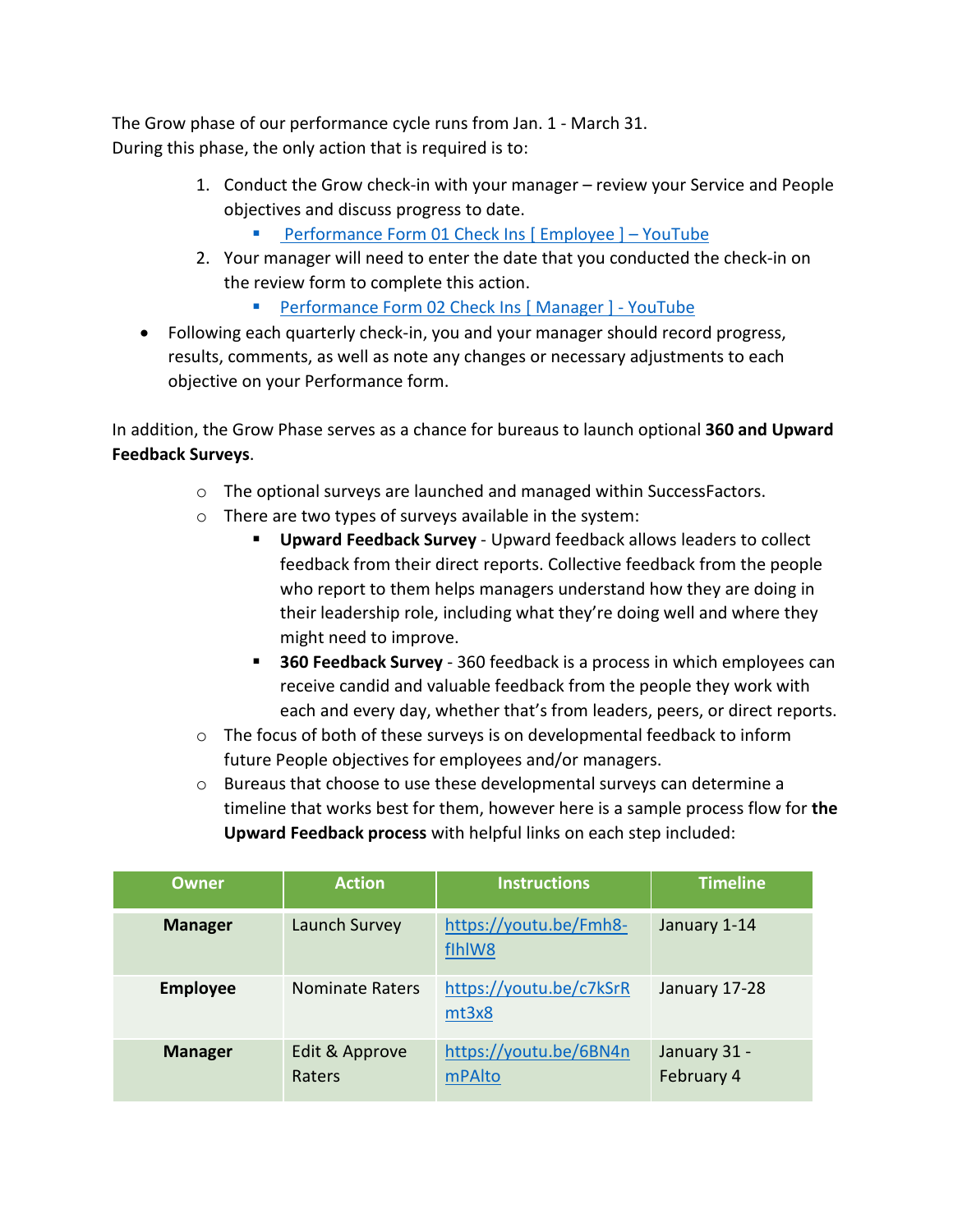| <b>Respondents</b>                      | Provide Feedback                 | https://youtu.be/TQHv2k<br>Qc9bY | February 7-28 |
|-----------------------------------------|----------------------------------|----------------------------------|---------------|
| <b>Manager &amp;</b><br><b>Employee</b> | <b>Review Feedback</b>           | https://youtu.be/imFlsOrj<br>MdU | March 1-31    |
| Manager &<br><b>Employee</b>            | Acknowledge<br><b>Discussion</b> | https://youtu.be/bnqudr<br>6oCq0 | By March 31   |

Finally, speaking of surveys, now that we are halfway through the new SuccessFactors Performance Review Process cycle, **we want to hear your feedback**.

Please let us know what tweaks, revisions, or updates you'd like to see in the 2022/23 Performance Cycle. You can share your feedback [here.](https://forms.gle/74cXX7DKyu5qDiVr9)

- As always, remember you can access the SuccessFactors Performance Management platform in CityLearner through [the employee portal,](https://www.portlandoregon.gov/employee/index.cfm?) or by opening the following CityLearner link in your browser [www.portlandoregon.gov/sf](http://www.portlandoregon.gov/sf) and clicking on "objectives" in the drop-down menu.
- When employees are hired after October 1, the employee's manager can launch their form by following the instructions on the Performance and Development Review web page under the "07 Create a Performance Form (for a New Employee)" section, [https://www.portlandoregon.gov/bhr/80673.](https://www.portlandoregon.gov/bhr/80673)
- If you missed any of the communication or resources leading up to this point, you can access a simple process overview guide [here](https://www.portlandoregon.gov/bhr/article/758125) or check out the dedicated [BHR web page,](https://www.portlandoregon.gov/bhr/index.cfm?&c=80673) full of useful videos and reference material on our process.

## <span id="page-11-0"></span>**Black Space**

This meeting is specifically for City of Portland's Black employees. We will provide support where needed and work together to identify common experiences as well as ways the City can better support and retain Black employees.

*(New)* Meetings will now occur on the **third Tuesday of the month, 1-2:30 p.m.** Join Zoom Meeting at <https://us02web.zoom.us/j/81234850345?pwd=TDJGN1ZWNDVlLzJXZEtHcHJFRWErdz09>

Meeting ID: 812 3485 0345 Passcode: 230082 One tap mobile +16699006833,,81234850345#,,,,\*230082# US (San Jose)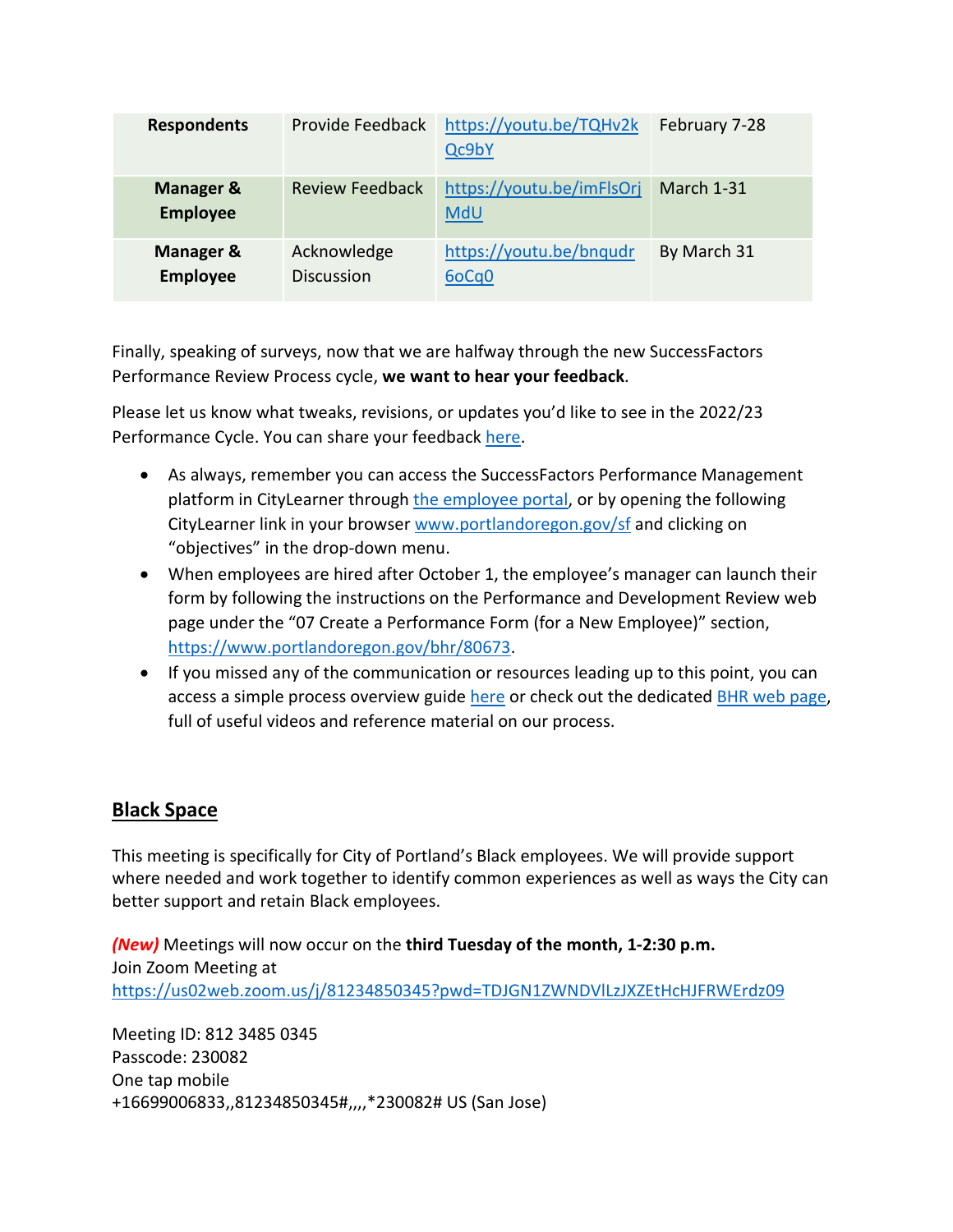## <span id="page-12-1"></span>**Benefits**

#### **CityStrong GuidanceResources**

CityStrong and Benefits want to remind employees of the City's new partnership with **ComPsych** as our Employee Assistance Program (EAP) provider effective Jan. 1, 2022**\***. We are rebranding EAP services as **CityStrong GuidanceResources**. This benefit provides a holistic, comprehensive, and personalized approach to connect employees in a straightforward and efficient way to resources.

*\*This change in provider is for Non-rep, DCTU, PCL, PPA-BOEC, PROTEC17, and Recreation. There is no coverage change for PFFA, PPA, PPCOA, which will continue to receive service from Canopy (formerly known as Cascade Centers).*

**Note:** If your provider is part of the ComPsych panel, you'll need to obtain a new authorization for January and beyond. If your provider is not a part of the new panel, you can possibly transfer your sessions over to medical coverage if they are part of Moda or Kaiser (dependent upon health plan selection). The City has waived in-network mental health copays on the medical side, so there would be no cost. You can also encourage a provider to become part of the panel (which may take a little time) or you can establish a relationship with a new provider. We understand these may not be ideal options and can help navigate the best one for you.

Everyone started the new year with access to all 10 visits, so no previous visit usage carried forward.

**CityStrong GuidanceResources contact info:** 855.888.9891

[guidanceresources.com](https://www.guidanceresources.com/groWeb/login/login.xhtml) App: GuidanceNow Web ID: CityStrong

**Webinars** [Webinars for All – On Demand](https://cascade-gateway.lifeadvantages.net/module.php/core/loginuserpass.php?AuthState=_3ce03a5425cee12e62d0304fc638e4faf53e14890d%3Ahttps%3A%2F%2Fcascade-gateway.lifeadvantages.net%2Fsaml2%2Fidp%2FSSOService.php%3Fspentityid%3Dhttps%253A%252F%252Fsaml-01.personaladvantage.com%252Fsp%26cookieTime%3D1625593352%26RelayState%3Dss%253Amem%253A1d8e1b0ec14601a8153ab04497bc5fd0f0d50a5926308558f40d35a41079c199) [Managers/Supervisors – On Demand](https://www.portlandoregon.gov/bhr/article/750308) [Access previous Cascade Centers and Moda Health webinars.](https://www.portlandoregon.gov/bhr/index.cfm?&c=79368)

#### <span id="page-12-0"></span>**Recruiting**

**Data Corner**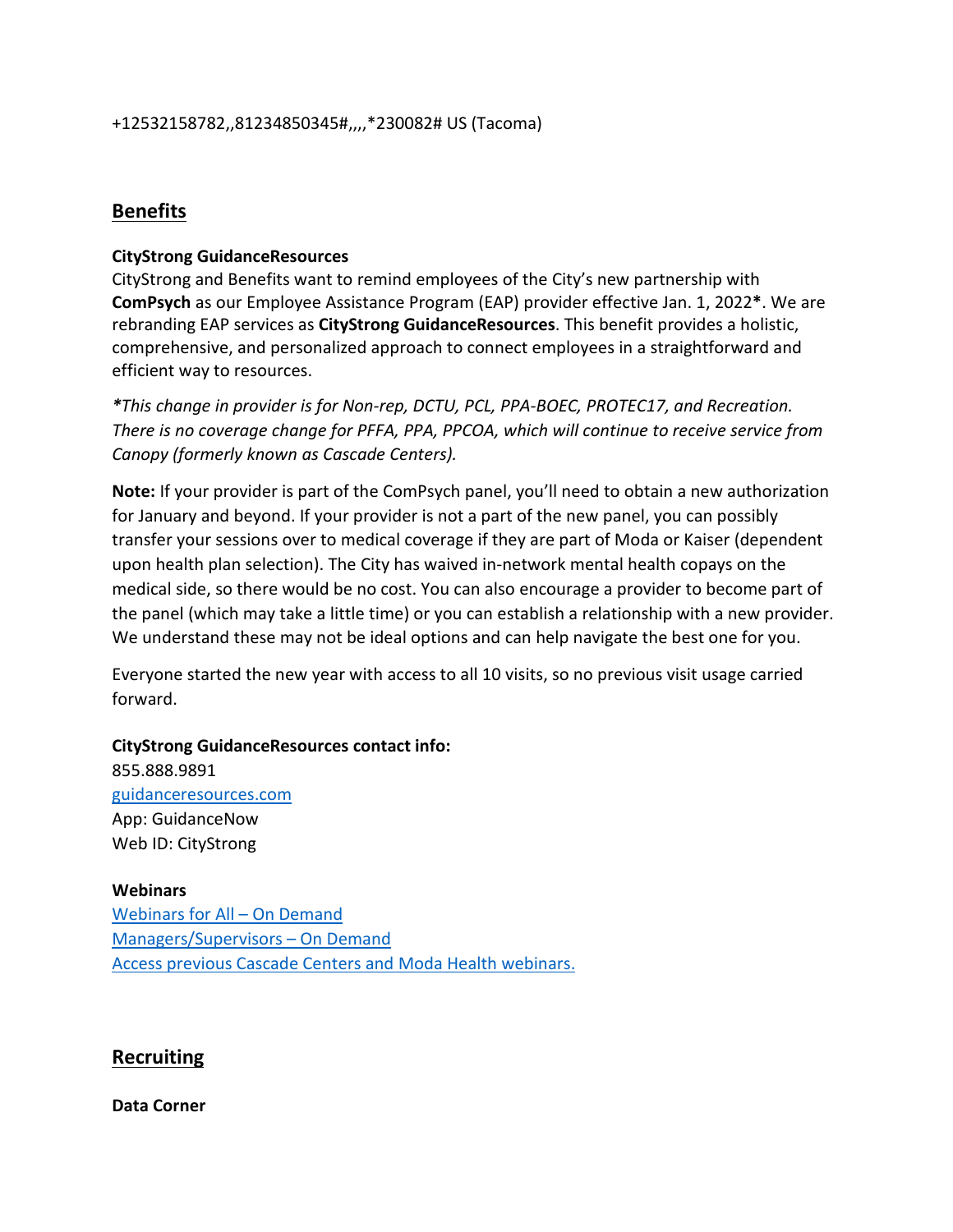*(New-ish)* Here's an update on Time to Fill for casual vs. non-casual recruitments in FY22 through December. Time to Fill is the number of days from the time a requisition is received in BHR until the hiring manager extends an offer to the successful candidate. The first image below shows Time to Fill data for **casual** hires for all bureaus and classifications in FY22. The second image shows Time to Fill data for **non-casual** hires for all bureaus and classifications in FY22. You can see that the average Time to Fill so far this fiscal year is 91 days for casuals, compared to 87 days for non-casuals. Overall, the Citywide average Time to Fill for all hires in FY22 is 89 days.



The BHR Dashboard is published on the City's website by the third Wednesday of each month. To see more of the BHR Dashboard, go to [https://www.portlandoregon.gov/bhr/77445.](https://www.portlandoregon.gov/bhr/77445)

**Jobs** [Current Internal Recruitments](https://www.governmentjobs.com/careers/portlandor/promotionaljobs) [Current External Recruitments](https://www.governmentjobs.com/careers/portlandor?) [Current Lateral Transfer Opportunities](https://www.governmentjobs.com/careers/portlandor/transferjobs)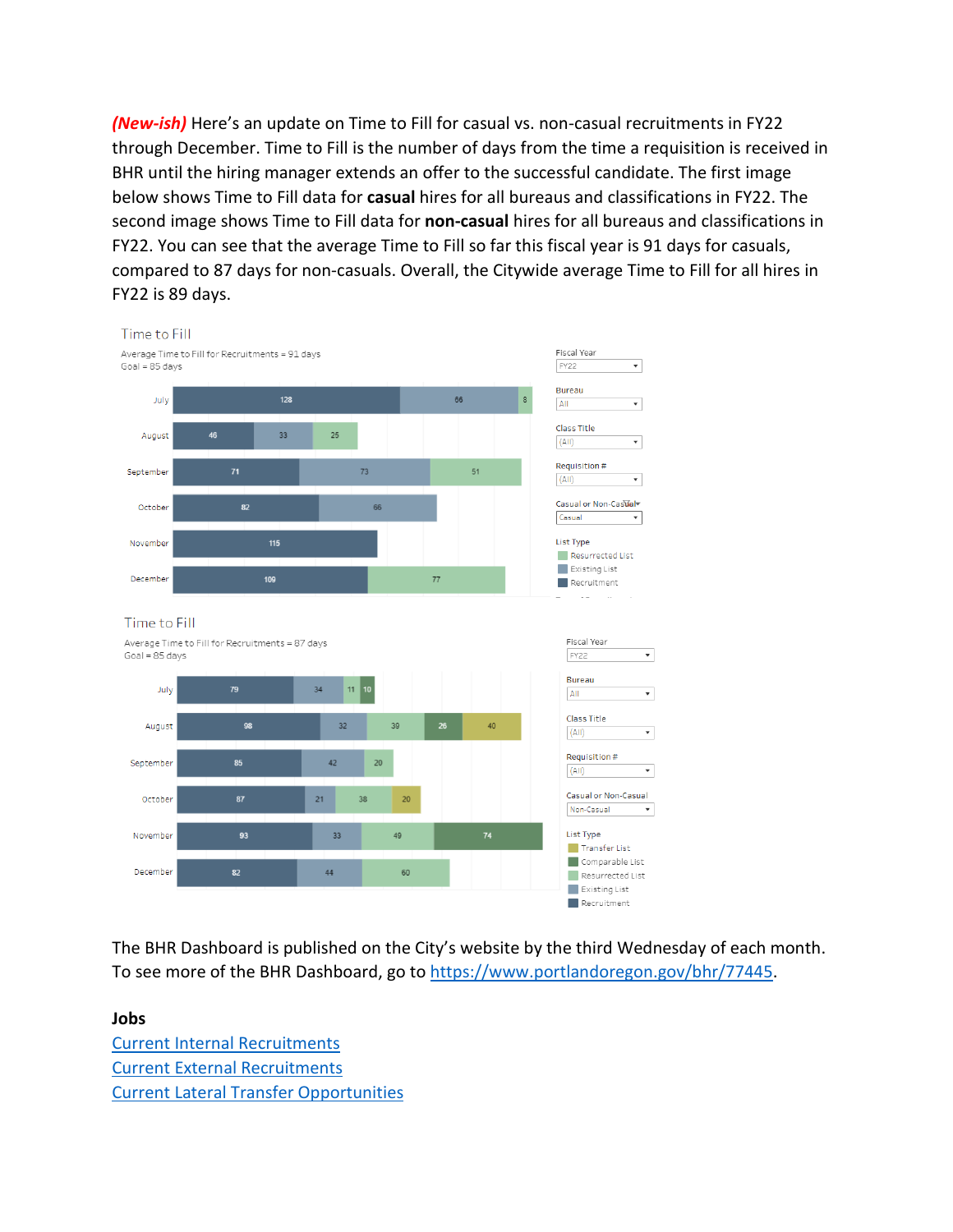# <span id="page-14-0"></span>**Training** *(VIRTUAL)*

#### **Required, All Employees**

Be sure to visit [CityLearner](https://www.portlandoregon.gov/sf) for course descriptions and the most current class details.

## *Workplace Harassment & Discrimination* **Prevention (HR 2.02)** *Initial for Non-Supervisory Employees* Friday, Feb. 4, 9:30-11:30 a.m.

## *Workplace Harassment & Discrimination Prevention (HR 2.02) Refresher for Non-Supervisory Employees* Friday, April 29, 3-4 p.m.

# *Workplace Harassment, Discrimination, & Retaliation Prevention (HR 2.02) Initial Training for Managers/Supervisors*  Wednesday, Feb. 16, 10 a.m. - 12:00 p.m.

*Workplace Harassment, Discrimination, & Retaliation Prevention (HR 2.02) Refresher Training for Managers/Supervisors*  Wednesday, Feb. 23, 9-10 a.m.

*Racial Equity 101* Friday, Feb. 11, 1:30 p.m. - 5 p.m. Thursday, Feb. 24, 8:30 a.m. - 12 p.m. Thursday, March 10, 8:30 a.m. - 12 p.m.

# *Defensive Driver Training -- eLearning now available in CityLearner – Updated July 2021* Purpose: Present basic defensive driving techniques useful for any driver. Program also reviews expectations while driving on city business. These classes enable city drivers to comply with *[HRAR 4.13 Vehicle Loss Prevention.](http://www.portlandoregon.gov/?mode=search&search_action=SearchResults&top_category_tree_id=25777&filter_category_tree_id=25777&search_category_tree_id=25777&search_words=HRAR+4.13+Vehicle+Loss+Prevention&submit=Search)* Drivers need to refresh defensive driver training every three years. Content is broken into five modules or sections. Each module can be taken individually.

#### **Training topics include**:

- Driving policies
- Defensive driving strategies and techniques
- Factors affecting driver performance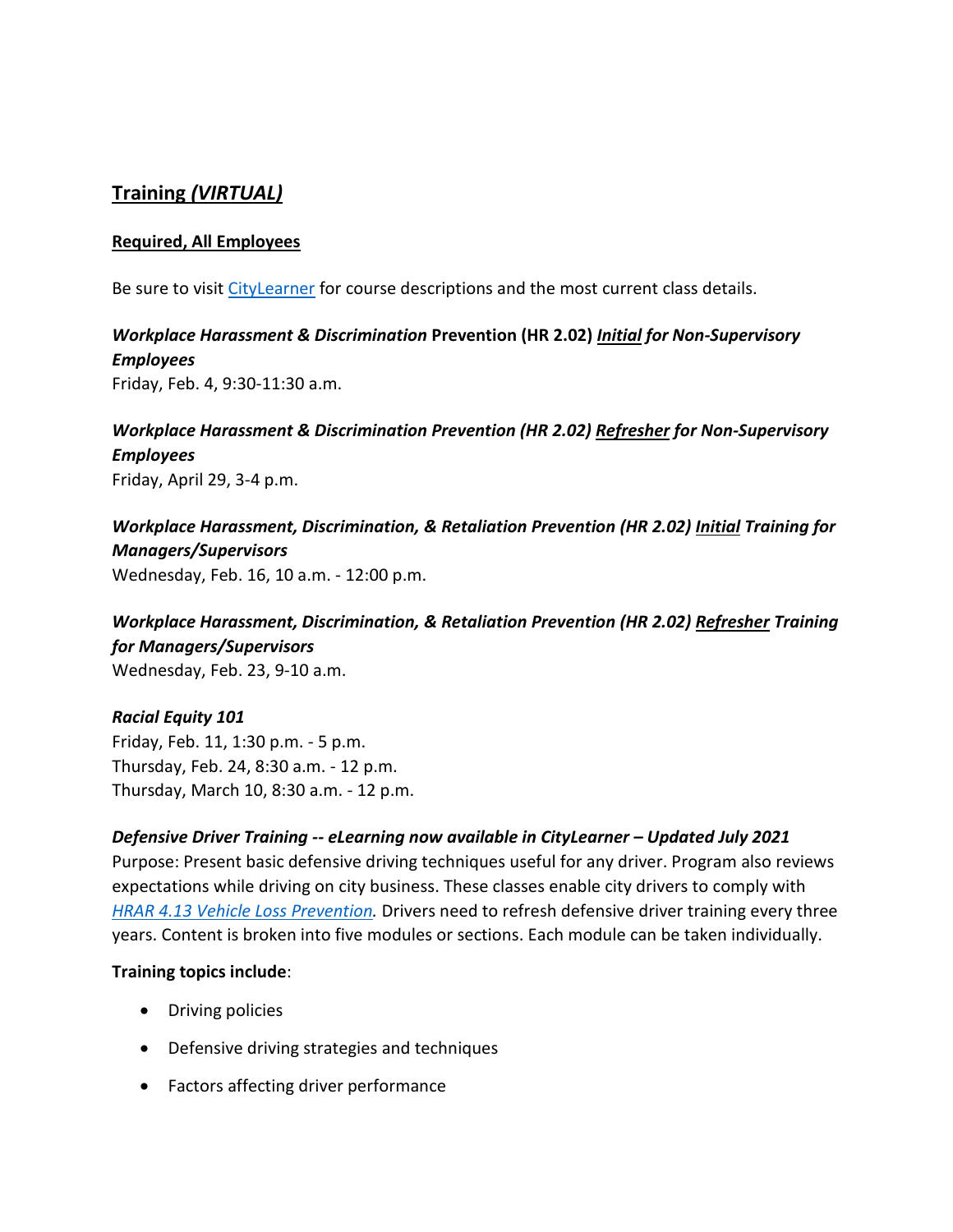- Safe backing
- Driving in adverse conditions
- Sharing the road
- Incident reporting requirements.

The eLearning can be taken at any time. Here is a direct link to the course: **Defensive Driver** 

**Leadership Engagement and Development (LEAD) Program for Managers & Supervisors** (These classes are open to *all* Managers and Supervisors for registration.)

#### *Centering Wellbeing: Let's Talk Mental Health!*

Wednesday, Feb. 9, 9 a.m. - 12:30 p.m.

#### *Emotional Intelligence*

Part 1: Tuesday, March 8, 9 a.m. - 12 p.m. Part 2: Thursday, March 10, 9 a.m. - 12 p.m.

#### *Understand the Neurology of Equity & Inclusion*

**[Portland State University, Center for Executive and Professional Education,](https://www.pdx.edu/professional-education/)** [Tia Coachman](https://www.pdx.edu/professional-education/profile/tia-coachman)

Thursday, March 31, 9 a.m. - 12 p.m. Thursday, April 7, 1-4 p.m. Thursday, April 28, 9 a.m. - 12 p.m. Thursday, May 5, 9 a.m. - 12 p.m.

#### **Professional Development**

#### *New Employee Orientation*

Click [New Employee Orientation](https://www.portlandoregon.gov/bhr/77721) for more information. Tuesday, Feb. 8, 10 a.m. - 1:30 p.m. (30-minute lunch break is included)

## *SAP SuccessFactors hosts the City's new online Performance Review Process for all meriteligible staff!*

Specifically designed for non-supervisory staff as well as managers and supervisors, to provide participants with an overview of the Fiscal Year process with information on the four phases of the performance review cycle including – Assess, Refine, Grow, and Align.

At the completion of the courses, participants should understand the following:

• Performance cycle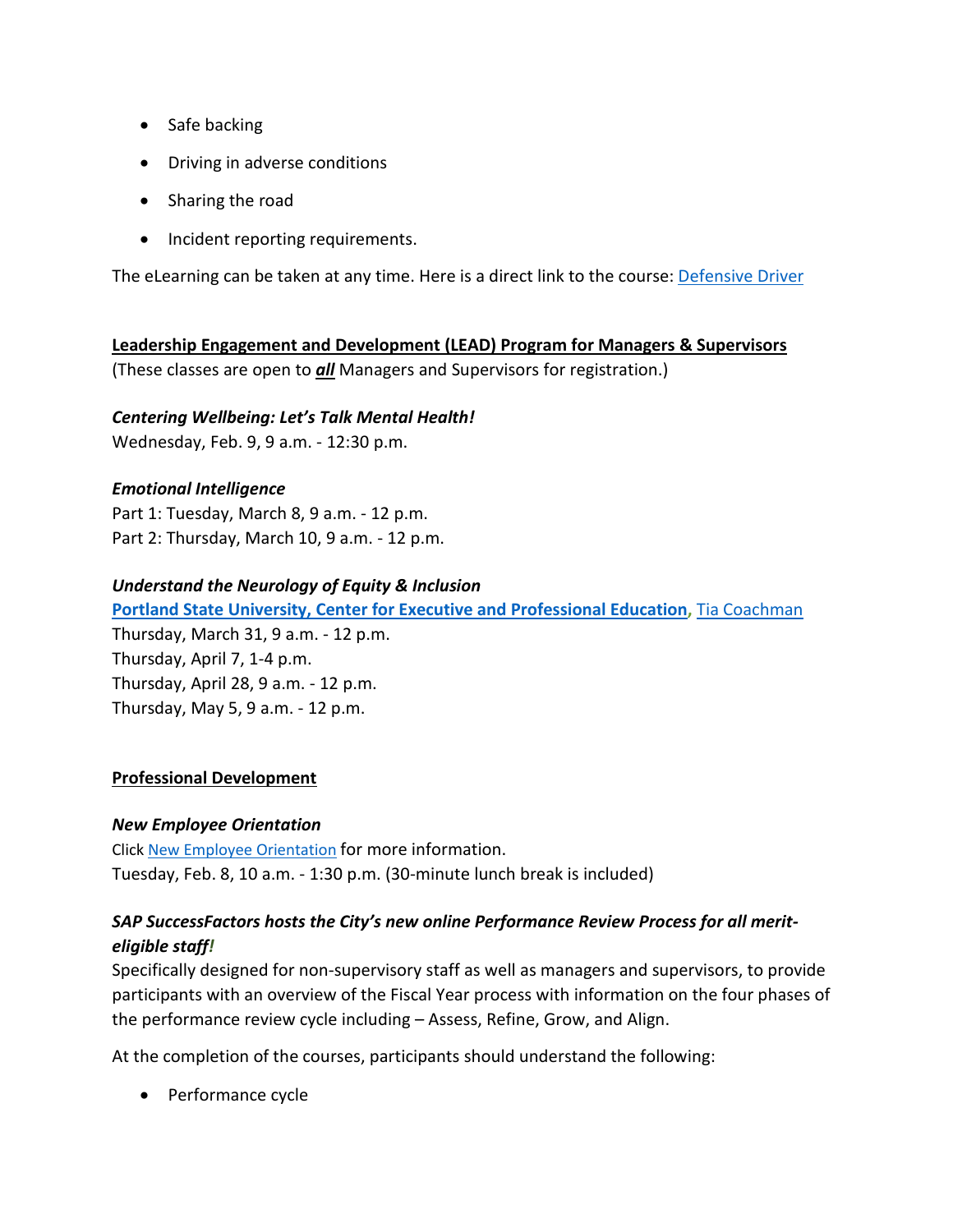- Two types of objectives used in this process
- How to conduct a check-in
- How this cycle supports fair and consistent ratings.

Here are the direct links to the classes: [SuccessFactors Performance Review Process Overview](https://cityofport.plateau.com/learning/user/common/viewItemDetails.do?OWASP_CSRFTOKEN=DU90-LX7U-MJFA-R3RR-74UK-2I97-WO9L-P1RW&componentID=29037&componentTypeID=ELRN&fromSF=Y&revisionDate=1621295700000&menuGroup=Learning&menuItem=Cur&fromDeepLink=true&hideItemDetailsBackLink=true) [SuccessFactors Performance Review Process Overview for Managers and Supervisors](https://cityofport.plateau.com/learning/user/common/viewItemDetails.do?OWASP_CSRFTOKEN=52B6-NP4F-RXCB-ZUY3-124U-DEBZ-IMIS-A678&componentID=29040&componentTypeID=ELRN&fromSF=Y&revisionDate=1621298220000&menuGroup=Learning&menuItem=Cur&fromDeepLink=true&hideItemDetailsBackLink=true)

#### **Procurement Training**

*Design Bid Build Construction (New)* Tuesday Feb. 8, 9-11 a.m. [Join Microsoft Teams Meeting](https://teams.microsoft.com/l/meetup-join/19%3ameeting_NjIxOTQ5ZjAtMGMzYi00ODQ1LWIwMjQtNjU4Yjg4YzFkOTY5%40thread.v2/0?context=%7b%22Tid%22%3a%22636d7808-73c9-41a7-97aa-8c4733642141%22%2c%22Oid%22%3a%2286b2ae6e-2fe6-44ca-9974-4b60b2e2cd99%22%7d) [+1 971-323-0035](tel:+19713230035,,225883742) Conference ID: 225 883 742#

*Alternative Construction Methods*  Thursday, Feb. 10, 9-11 a.m. [Join Microsoft Teams Meeting](https://teams.microsoft.com/l/meetup-join/19%3ameeting_ZjhkNmE5Y2EtODgyZS00NGQ4LTkxZGEtMDY1ZTE4YzdlYmZh%40thread.v2/0?context=%7b%22Tid%22%3a%22636d7808-73c9-41a7-97aa-8c4733642141%22%2c%22Oid%22%3a%2286b2ae6e-2fe6-44ca-9974-4b60b2e2cd99%22%7d) [+1 971-323-0035](tel:+19713230035,,73836843) Conference ID: 738 368 43#

#### *Contractual Risk*

Tuesday, Feb. 22, 9-11 a.m. [Join Microsoft Teams Meeting](https://teams.microsoft.com/l/meetup-join/19%3ameeting_ZjhkNmE5Y2EtODgyZS00NGQ4LTkxZGEtMDY1ZTE4YzdlYmZh%40thread.v2/0?context=%7b%22Tid%22%3a%22636d7808-73c9-41a7-97aa-8c4733642141%22%2c%22Oid%22%3a%2286b2ae6e-2fe6-44ca-9974-4b60b2e2cd99%22%7d) [+1 971-323-0035,](tel:+19713230035,,878306628) Conference ID: 878 306 628#

#### See [a complete list of Procurement Trainings.](https://www.portlandoregon.gov/brfs/article/780678)

#### **Virtual Portland Community College Classes** *(New)*

Please note Supervisor/Manager approval is required for courses with a fee. Be sure to sign up as soon as possible to avoid cancellation of a class due to low enrollment.

*Resilience in the Workplace \$175.00* Tuesday, Feb. 22, 8:30 a.m. - 12:30 p.m.

*Change Management Leadership \$275.00* Tuesday, March 1, 9 a.m. - 4 p.m.

*Excel Essentials \$225.00* Tuesday, March 8, 9 a.m. - 1 p.m.

*Excel Calculations and Charts Introduction \$225.00* Wednesday, March 23, 9 a.m. - 1 p.m.